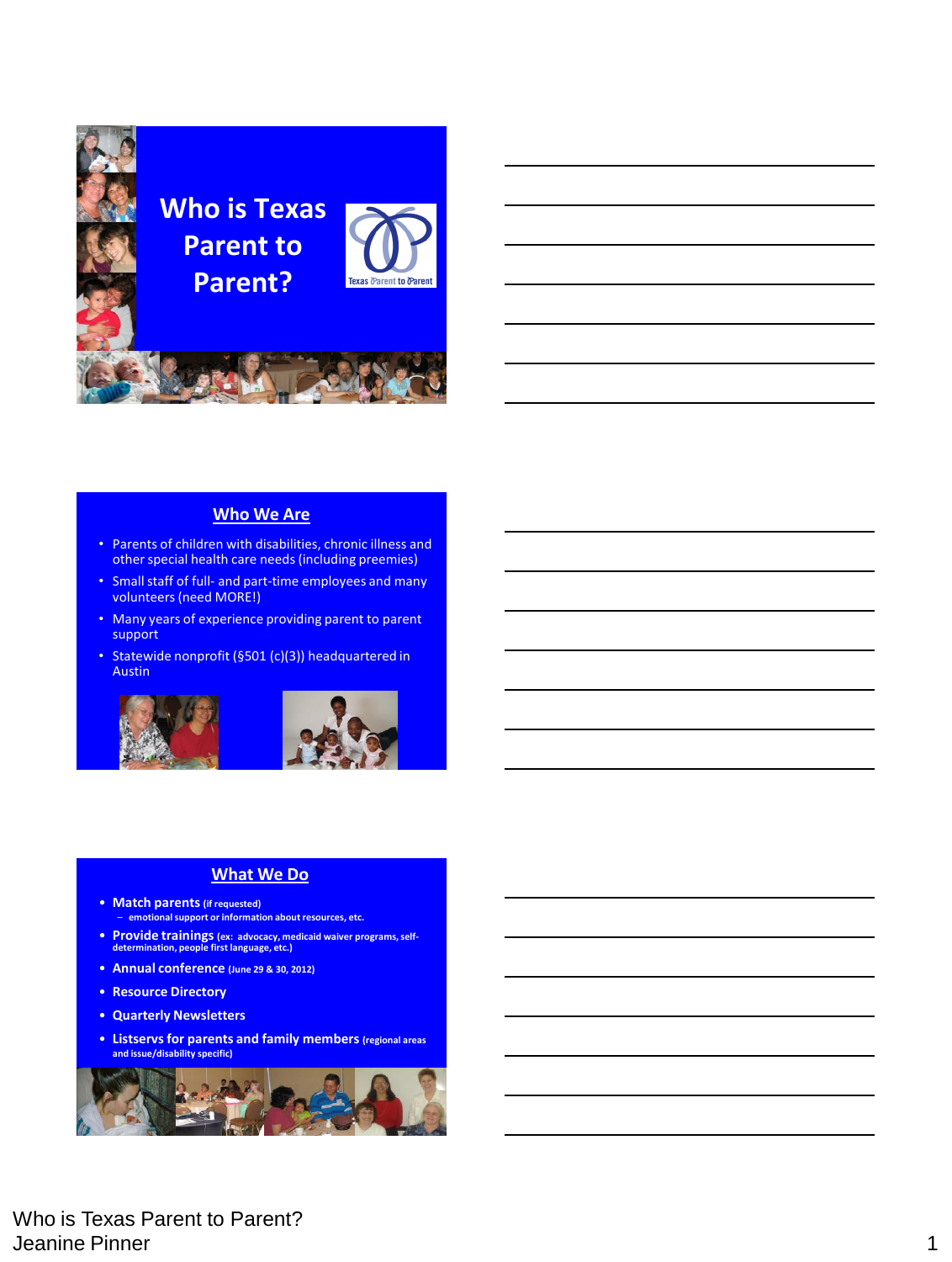### **Why We Do What We Do**



The gift of Parent to Parent support is one which helps hearts to heal, dreams to begin anew and sorrow to be lessened in the sharing.

### **Our Goals**

- increase the confidence, emotional stability and skills of families
- provide a place where families can get answers to specific questions
- increase families' knowledge and access to resources



- decrease stress and isolation
- help families find or create resources for support
- provide technical support to families or parent groups

## **TxP2P Volunteer Opportunities**

- Medical Education Program (MEd)- Sites in Austin, Amarillo & Temple
- NICU Network Support
- Speaker & Outreach Network (SON)
- Supporting Parent Volunteer (SPV)
- Texas Advocacy Network (TAN)
- Transition Network Supporting Parent Volunteer
- Help at HQ (Austin) interns welcome!
- "....No man is an island, entire of itself..."

*--John Donne* (1572-1631)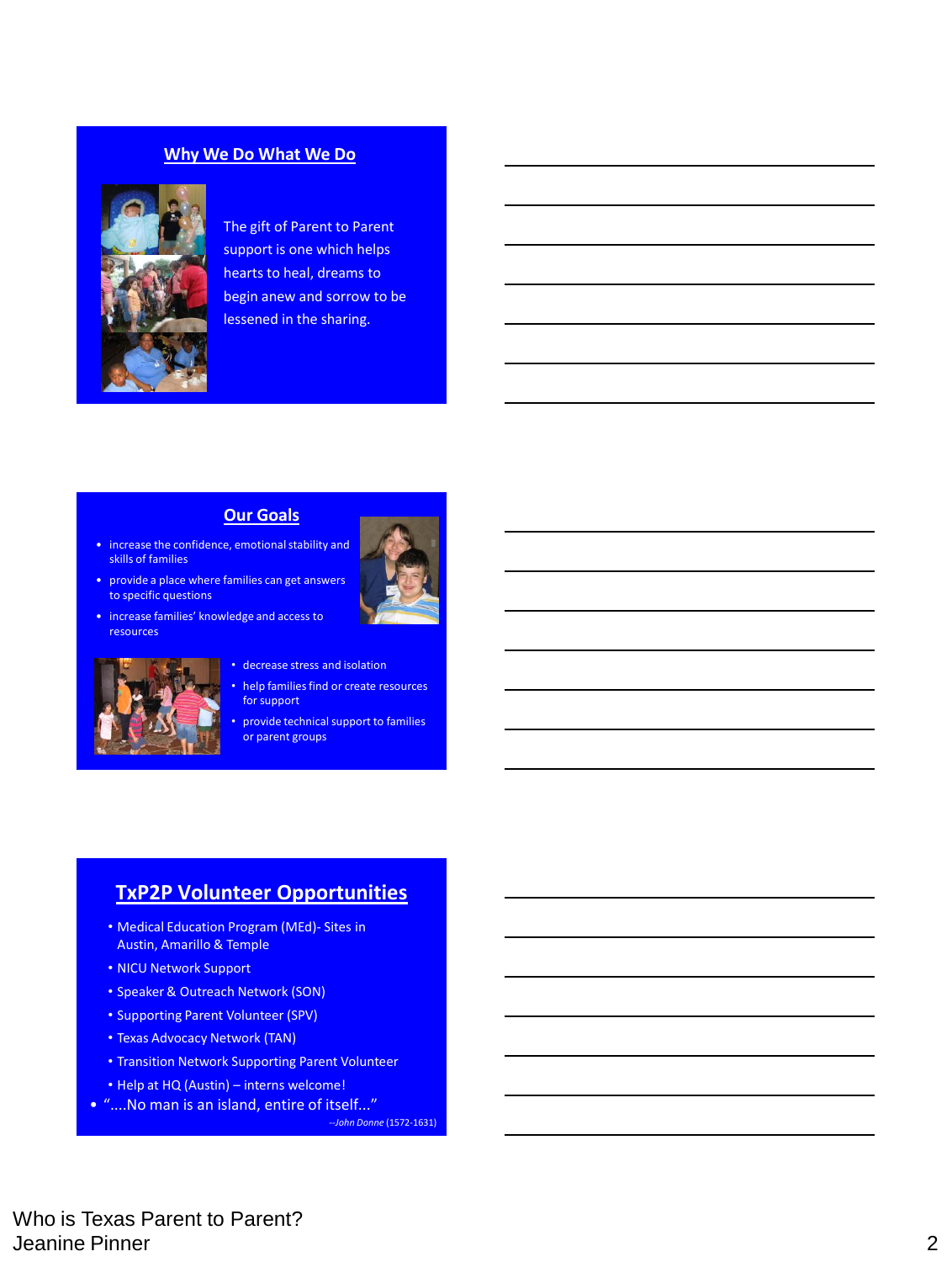"*Parent to parent support is the greatest resource I have found . . . The resources I have accessed for financial assistance, adaptive equipment, and respite were all brought to my attention by other parents… These are the people I can count on any time, day or night, rain or shine because they understand my life."* 



*Cassie Burt (parent)*



We are affiliated with 35 other statewide parent to parent programs through Parent to Parent USA.

We share information, best practices, and find matches for families that their individual state is unable to match.



We share and learn from each other how best to provide support to families. We also serve on the Management Team for P2PUSA.

The real difference **Texas Parent to Parent** makes in the lives of children and their parents can be seen best in the stories of our families…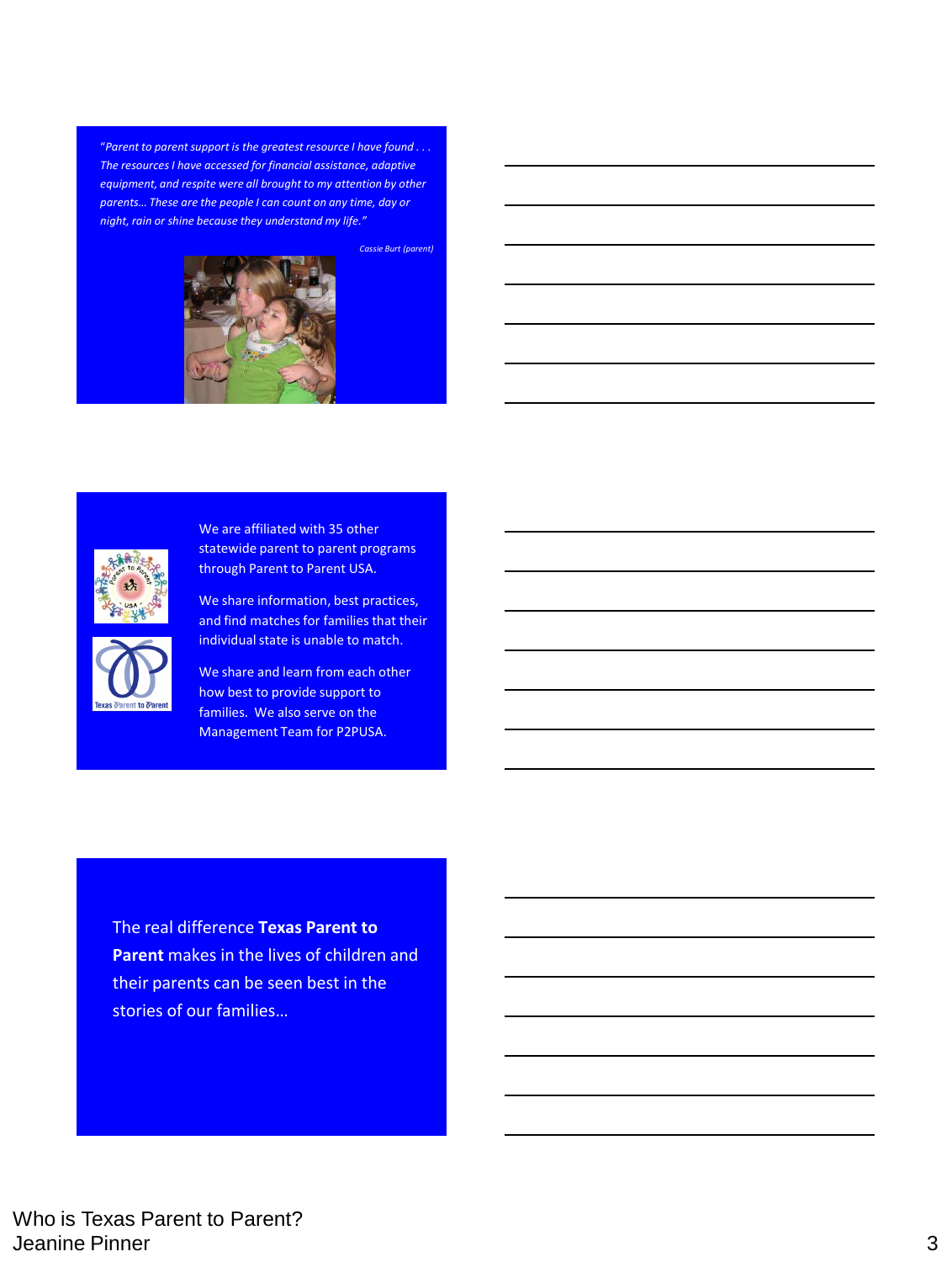### **The Wiederhold Family**

*"I first spoke with someone shortly after my son was born. A Social Worker in the hospital gave me a brochure about an organization offering support to parents of children with disabilities.*

*"I was still in the initial shock phase of being told not only that my new baby had a disability, but one that was usually fatal at birth or shortly thereafter, so I just thanked the Social Worker and filed the brochure away in my suitcase.* 

*"The day after I went home from the hospital, without my newborn baby, I looked for the brochure, read it and picked up the phone."*

 $\blacklozenge$ 

*"The parent (Mom) who answered the phone listened as I told her about our newborn son, still in the hospital.*

*"I told her of the aching, lonely, empty feeling I had and she listened, then supported and comforted me.* 

*"As time went on, I got several calls from this Mom, just checking to see how we were doing. She even came and visited us in the hospital. She also brought information about other local resources.*

*"Those initial contacts led us to attending our first support group of other parents of children with disabilities."*

 $\blacklozenge$ 

*"We met other people who actually understood what we were feeling, experiencing, because they were living it too.*

*"Over the years, parent to parent support, either with a one-on-one phone call, resources or support group have always been a constant that helps us through this new road we are traveling."*



--Debbie Wiederhold

 $\blacklozenge$ 

Who is Texas Parent to Parent? Jeanine Pinner 4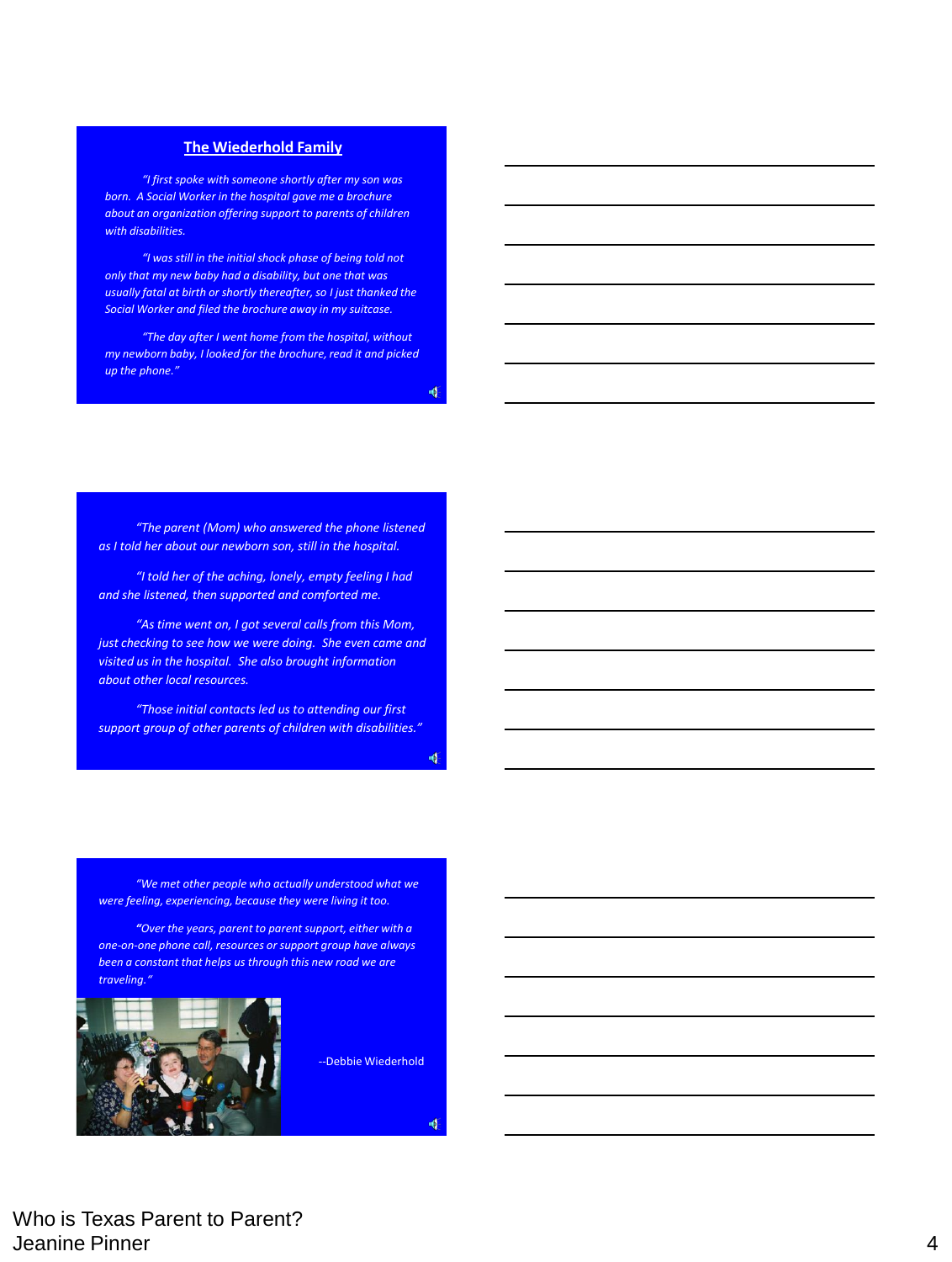## NICU Network



### Texas Parent to

Parent has established a support program for parents of premature babies and babies hospitalized in the NICU.

## Support Addresses Needs



- Reliable information on topics related to baby's health
- Assistance in finding services
- Tailored to needs and time constraints

## Emotional Support



- One to One Parent Matches
- Welcoming and understanding contact
- Instill confidence